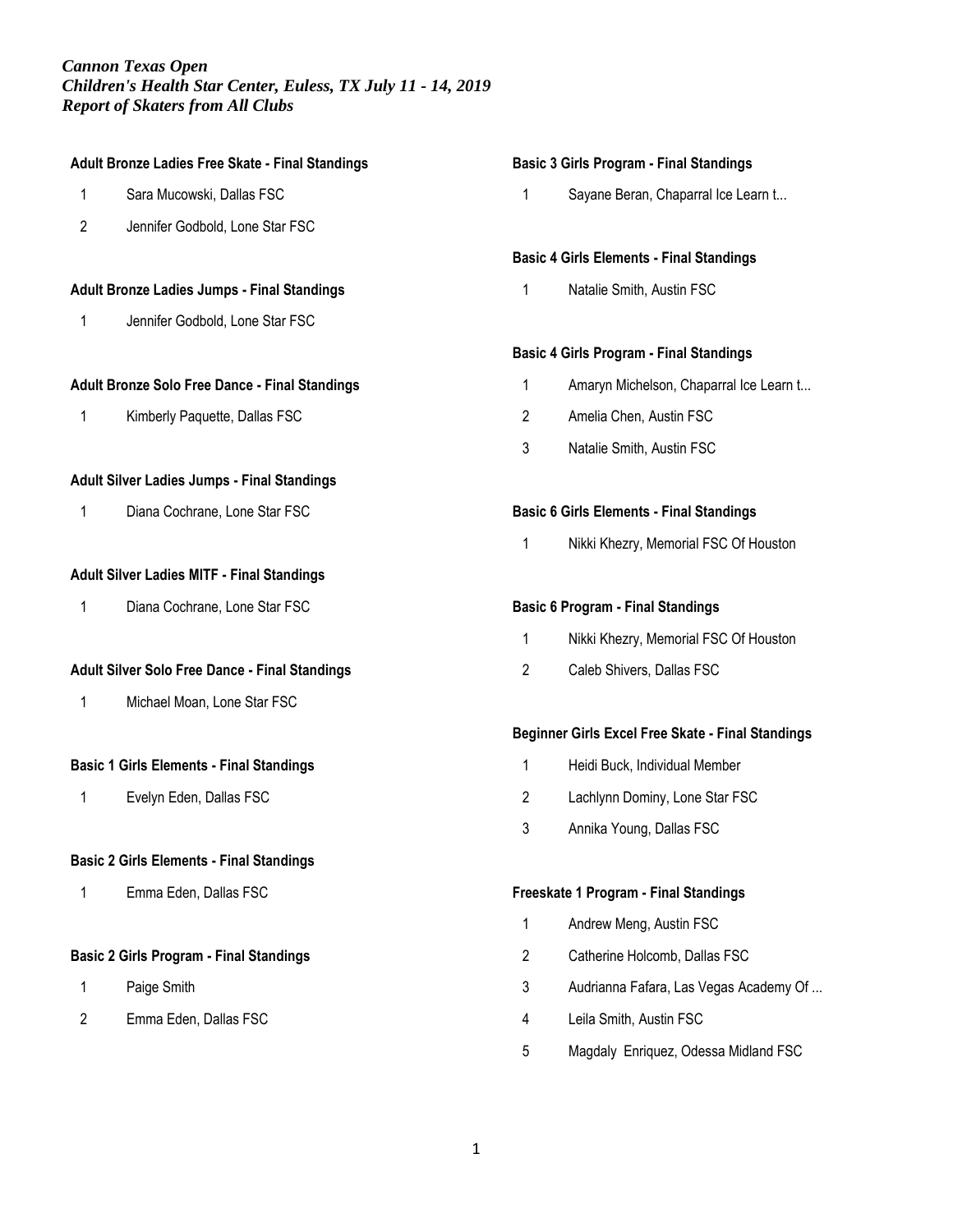| Freeskate 3 Boys Program - Final Standings                  |                                     |  |
|-------------------------------------------------------------|-------------------------------------|--|
| 1                                                           | Brody Weck, Texas Gulf Coast FSC    |  |
|                                                             |                                     |  |
| <b>Freeskate 4 Girls Compulsory Moves - Final Standings</b> |                                     |  |
| 1                                                           | Amy Gonzalez, Dallas FSC            |  |
|                                                             |                                     |  |
| Freeskate 4 Girls Program - Final Standings                 |                                     |  |
| 1                                                           | Amy Gonzalez, Dallas FSC            |  |
| 2                                                           | Emily He, Dallas FSC                |  |
| 3                                                           | Alexandria Toronjo, Dallas FSC      |  |
|                                                             |                                     |  |
| Freeskate 5 Girls Compulsory Moves - Final Standings        |                                     |  |
| 1                                                           | Sruti Pabbisetty, Lone Star FSC     |  |
| 2                                                           | Jessi Varela, Dallas FSC            |  |
| 3                                                           | Caitlin Brooks, Dallas FSC          |  |
|                                                             |                                     |  |
| Freeskate 5 Girls Program - Final Standings                 |                                     |  |
| 1                                                           | Gloria Meng, Chaparral Ice Learn t  |  |
| 2                                                           | Jessi Varela, Dallas FSC            |  |
| 3                                                           | Sruti Pabbisetty, Lone Star FSC     |  |
| 4                                                           | Caitlin Brooks, Dallas FSC          |  |
|                                                             |                                     |  |
| Freeskate 6 Girls Compulsory Moves - Final Standings        |                                     |  |
| 1                                                           | Amaya Yanaze, Chaparral Ice Learn t |  |
|                                                             |                                     |  |
| Freeskate 6 Girls Program - Final Standings                 |                                     |  |
| 1                                                           | Amaya Yanaze, Chaparral Ice Learn t |  |

Adia Phillips, Lone Star FSC

# **Freeskate1 Girls Compulsory Moves - Final Standings**

- Catherine Holcomb, Dallas FSC
- Magdaly Enriquez, Odessa Midland FSC
- Leila Smith, Austin FSC

# **High Beginner Girls Excel Free Skate - Final Standings**

- Sofia Cobos, Lone Star FSC
- Chloe Sandin, Dallas FSC
- Veronica Palamarchuk, Dallas FSC
- Ireland Clary, Dallas FSC
- Isabella Bustamante, Lone Star FSC

# **High Beginner Girls Spins - Final Standings**

- Catherine Holcomb, Dallas FSC
- Melissa Smith, Dallas FSC

# **High Beginner Jumps - Final Standings**

Catherine Holcomb, Dallas FSC

# **Intermediate Ladies Jumps - Final Standings**

Rainie Luo, Dallas FSC

# **Intermediate ladies Spins - Final Standings**

Rainie Luo, Dallas FSC

# **Intermediate Men Jumps - Final Standings**

Samuel Eckenroed, Dallas FSC

# **Intermediate Men Spins - Final Standings**

Samuel Eckenroed, Dallas FSC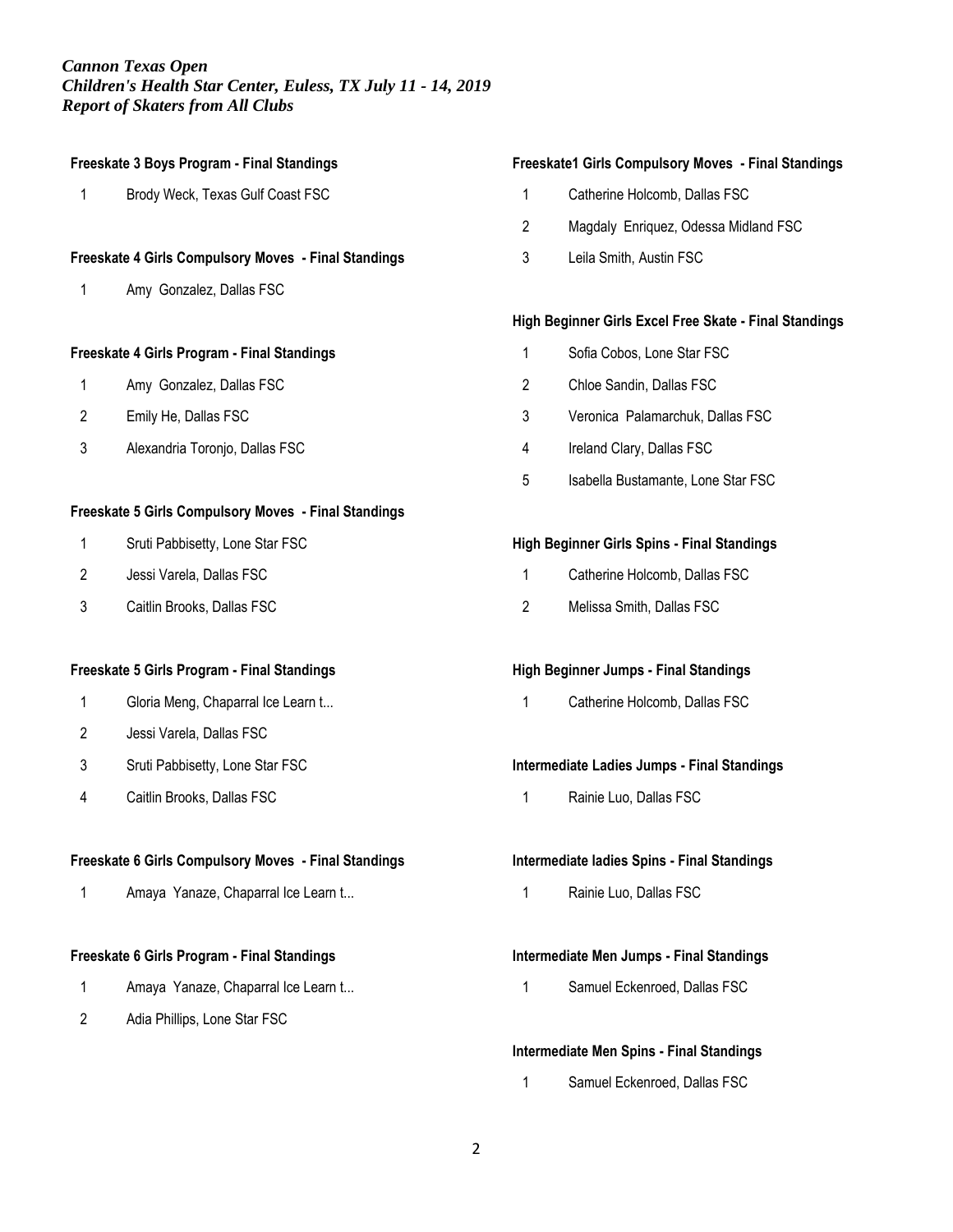| Juinor Moves in the Field - Final Standings   |                                                  |  |
|-----------------------------------------------|--------------------------------------------------|--|
| 1                                             | Sadie Woodruff, Adrian College                   |  |
|                                               |                                                  |  |
| Junior Ladies Step Sequence - Final Standings |                                                  |  |
| 1                                             | Sadie Woodruff, Adrian College                   |  |
|                                               |                                                  |  |
|                                               | Juvenile Boys Compulsory Moves - Final Standings |  |
| 1                                             | lan Spencer, The SC of Houston                   |  |
|                                               |                                                  |  |
|                                               | Juvenile Boys Jumps - Final Standings            |  |
| 1                                             | Peter Malakhov, Memorial FSC Of Houston          |  |
| 2                                             | lan Spencer, The SC of Houston                   |  |
|                                               |                                                  |  |
| Juvenile Boys Spins - Final Standings         |                                                  |  |
| 1                                             | lan Spencer, The SC of Houston                   |  |
|                                               |                                                  |  |
|                                               | Juvenile Girls Jumps - Final Standings           |  |
| 1                                             | Tatiana Malakhov, Memorial FSC Of Houston        |  |
| 2                                             | Ianna Caitlin Palmones, Memorial FSC Of Houston  |  |
| 3                                             | Marissa Wiles, Dallas FSC                        |  |
|                                               |                                                  |  |
| Juvenile Girls Spins - Final Standings        |                                                  |  |
|                                               |                                                  |  |

- 1 Ianna Caitlin Palmones, Memorial FSC Of Houston
- 2 Taylia McGhee, The SC of Houston

# **No Test Boys FreeSkate - Final Standings**

- 1 Sahith Putta, Dallas FSC
- 2 Eric Shen, Aerodrome Learn to Skate
- 3 Christian Davis, Dallas FSC

# **No Test Girls FreeSkate - Final Standings**

- 1 Lucia Barrientos, Dallas FSC
- 2 Ava Lindsey, Las Vegas FSC
- 3 Anna Yi, The SC of Houston
- 4 Morgan Vanhorn, Dallas FSC

# **No Test Girls Spins - Final Standings**

1 Andrea Bermudez, Dallas FSC

# **NoTest Girls Jumps - Final Standings**

1 Melissa Smith, Dallas FSC

# **Novice Ladies Compulsory Moves - Final Standings**

1 Macaylla Wiles, Dallas FSC

# **Novice Ladies Jumps - Final Standings**

1 Macaylla Wiles, Dallas FSC

# **Novice Ladies Spins - Final Standings**

1 Annabelle Harris, Dallas FSC

# **Open Juvenile Girls Jumps - Final Standings**

- 1 Lorena Sadovsky, Dallas FSC
- 2 Kaitlin Sauer, San Antonio FSC
- 3 Anna Castiglione, Lone Star FSC
- 4 Emilie Stephenson, Individual Member
- 5 Ainsley Johnson, Dallas FSC

# **Open Juvenile Ladies Compusory Moves - Final Standings**

1 Marissa Wiles, Dallas FSC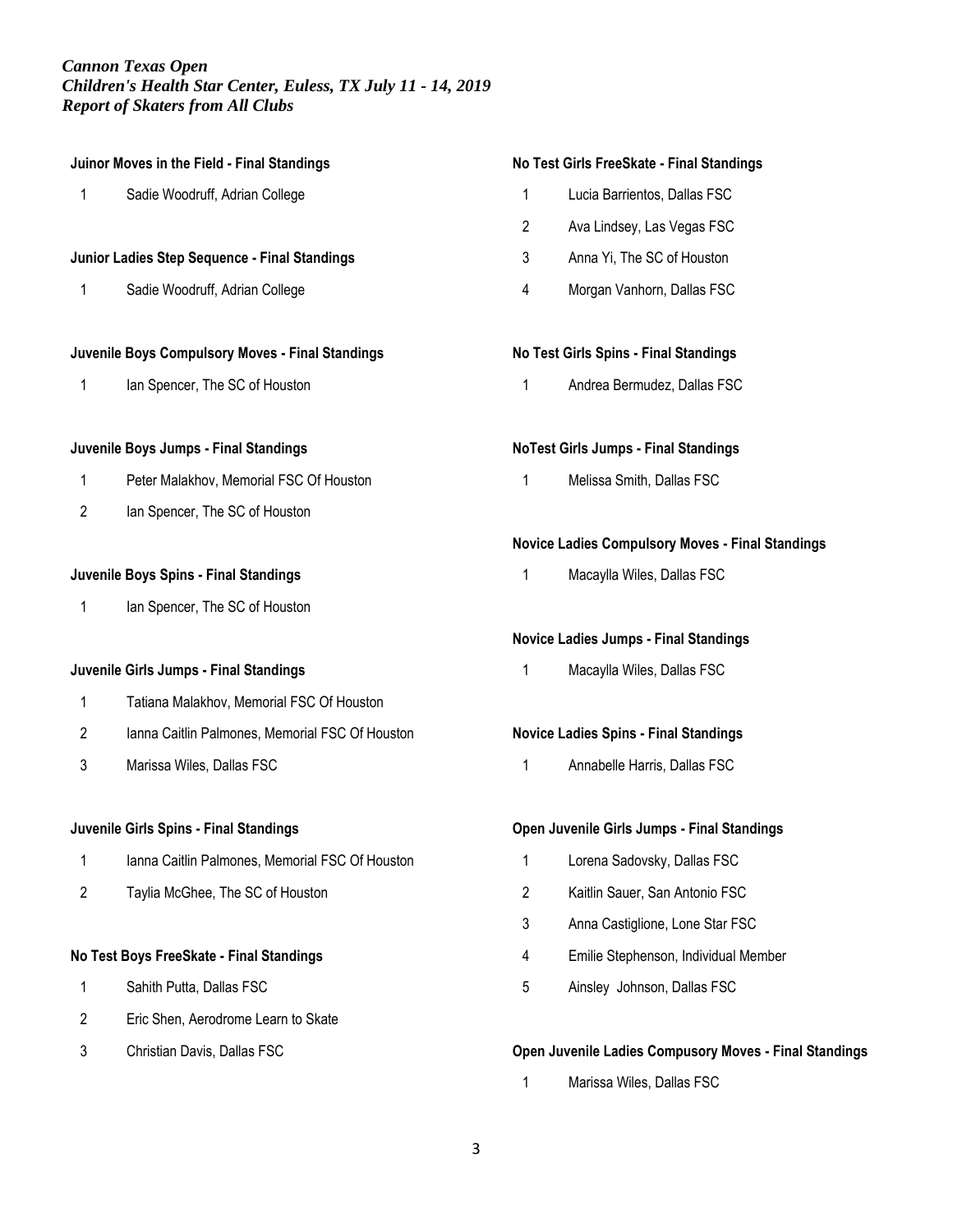# **Open Juvenile Ladies Spins - Final Standings**

- Lorena Sadovsky, Dallas FSC
- Sadie Woodruff, Adrian College
- Ainsley Johnson, Dallas FSC

### **Open Rocker Foxrot - Final Standings**

- Michael Moan, Lone Star FSC
- Kristen Etibo

# **Open Tango - Final Standings**

- Kimberly Paquette, Dallas FSC
- Nick Hart, Dallas FSC
- Kristen Etibo, Dallas FSC
- Michael Moan, Lone Star FSC

#### **Open Willow Waltz - Final Standings**

- Michael Moan, Lone Star FSC
- Kristen Etibo

# **Pre-Freeskate Girls Program - Final Standings**

- Zixi Xu, Dallas FSC
- Whitney Dosher, Dallas FSC
- Kennedy Moseley, Las Vegas Academy Of ...

### **Pre-Juvenile Girls Compulsory Moves - Final Standings**

- Olivia Lee, Dallas FSC
- Landice Mullins, Oklahoma City FSC
- Kirin Balachandran, Dallas FSC
- Limulaki Paluvai Davis, Memorial FSC Of Houston
- Regina Cruz, Dallas FSC

#### **Pre-Juvenile Girls Jumps - Final Standings**

- Limulaki Paluvai Davis, Memorial FSC Of Houston
- Elizabeth Liptsen, Alpine SC

### **Pre-Juvenile Girls Spins - Final Standings**

- Elizabeth Liptsen, Alpine SC
- Limulaki Paluvai Davis, Memorial FSC Of Houston

### **Preliminary Girls Compulsory Moves - Final Standings**

- Sophia Joson, Dallas FSC
- Ashlyn Chung, Dallas FSC
- Alison Chung, Dallas FSC
- Whitney Baron, Memorial FSC Of Houston

### **Preliminary Girls Free Skate - Group A - Final Standings**

- Chloe Zhao, Dallas FSC
- Kailyn Silva, Memorial FSC Of Houston
- Brooke Ferrandino, Memorial FSC Of Houston
- Sophia Joson, Dallas FSC
- Ashlyn Chung, Dallas FSC
- Sara Sakamoto, Lone Star FSC
- Zoey Skierski, Dallas FSC
- Kaitlyn Chen, Dallas FSC